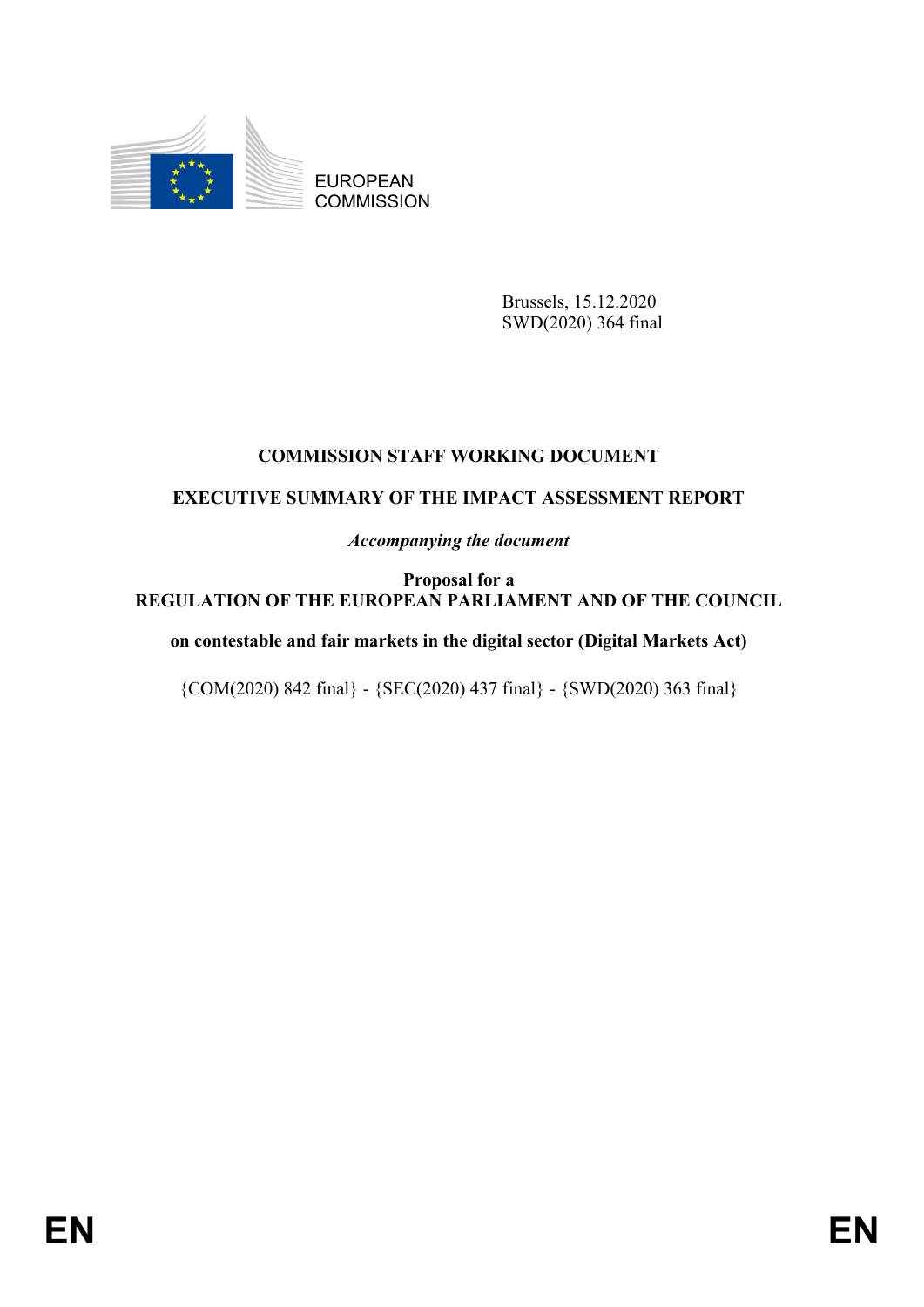#### **Executive Summary Sheet**

**Impact Assessment for a Digital Markets Act:** legislative initiative to ensure a competitive Single Market for digital services and in particular fair and contestable platform markets<sup>1</sup>.

# **A. Need for action**

### **What is the problem and why is it a problem at EU level?**

**In digital markets**, a few online platforms – often embedded in their own ecosystems – have emerged as key structuring elements of today's digital economy, intermediating the lion's share of transactions between consumers and businesses. These **gatekeeper platforms** have a major impact insofar as they control access to and have gained an entrenched market position in digital markets.

This emergence of gatekeeper platforms has been accompanied by three main problems: (i) **weak contestability**  of and competition in platform markets; (ii) **unfair business practices** vis-à-vis business users; and (iii) **fragmented regulation and oversight** of market players operating in these markets.

These problems are driven by market failures that preclude self-correction. Digital market features can strengthen **entry barriers to gatekeeper markets**. Business relations are characterised by particularly strong levels of **dependence and imbalanced bargaining power**. Furthermore, various national rules in the EU are emerging in partial response to the problems identified, resulting in **fragmented regulation and oversight.** 

By undermining competition and market contestability, the problems lead to **inefficient market outcomes** in terms of higher prices, lower quality, as well as less choice and innovation to the detriment of European consumers. Addressing these problems is of utmost importance in view of the size of the digital economy (estimated at between 4.5% to 15.5% of global GDP in 2019) and the important role of platforms in digital markets.

### **What should be achieved?**

Ensuring the proper functioning of the internal market by promoting effective competition in digital markets and in particular a fair and contestable online platform environment.

#### **What is the value added of action at the EU level (subsidiarity)?**

Member States are increasingly considering national measures to remedy the identified problems. This results in different regulatory requirements across the EU. Such fragmentation puts at risk the scaling-up of start-ups and smaller businesses and their ability to compete in digital markets.

#### **B. Solutions**

 $\ddot{\phantom{a}}$ 

# **What are the various options to achieve the objectives? Is there a preferred option or not?**

**Four key parameters** shape the choice of options: the scope design, the set of obligations related to unfair trading practices, the speed and flexibility of the architecture and the enforcement framework.

**Option 1** is a **non-dynamic instrument** of **self-executing obligations** addressing clearly **defined unfair practices** by gatekeepers in **specific core platform services**. This option is presented with two sub-options for the scope on the basis of **solely quantitative thresholds**. Sub-option 1 is based on a high threshold, while sub-option 1.B is based on a lower threshold.

**Option 2** is a **semi-flexible instrument**, combining a set of **self-executing obligations** and **obligations with regulatory dialogue**, a mechanism for **updating the practices**, and a mechanism for **identifying emerging gatekeeper** companies. This option is presented with two sub-options for the scope on the basis of **quantitative thresholds and qualitative designation**. Sub-option 2.A is based on a high threshold, while sub-option 2.B is based on a lower threshold, both in combination with qualitative designation

**Option 3** is a **fully flexible instrument** providing for a **dynamic updating mechanism** allowing for **inclusion of additional core platform services** and **additional obligations** when such an inclusion is considered appropriate and justified following a market investigation. The scope of this option is based **solely on qualitative thresholds**.

<sup>1</sup> This initiative combines two initiatives and two public consultations for (i) Digital Services Act package: ex ante regulatory instrument of very large online platforms acting as gatekeepers; and (ii) the New Competition Tool.